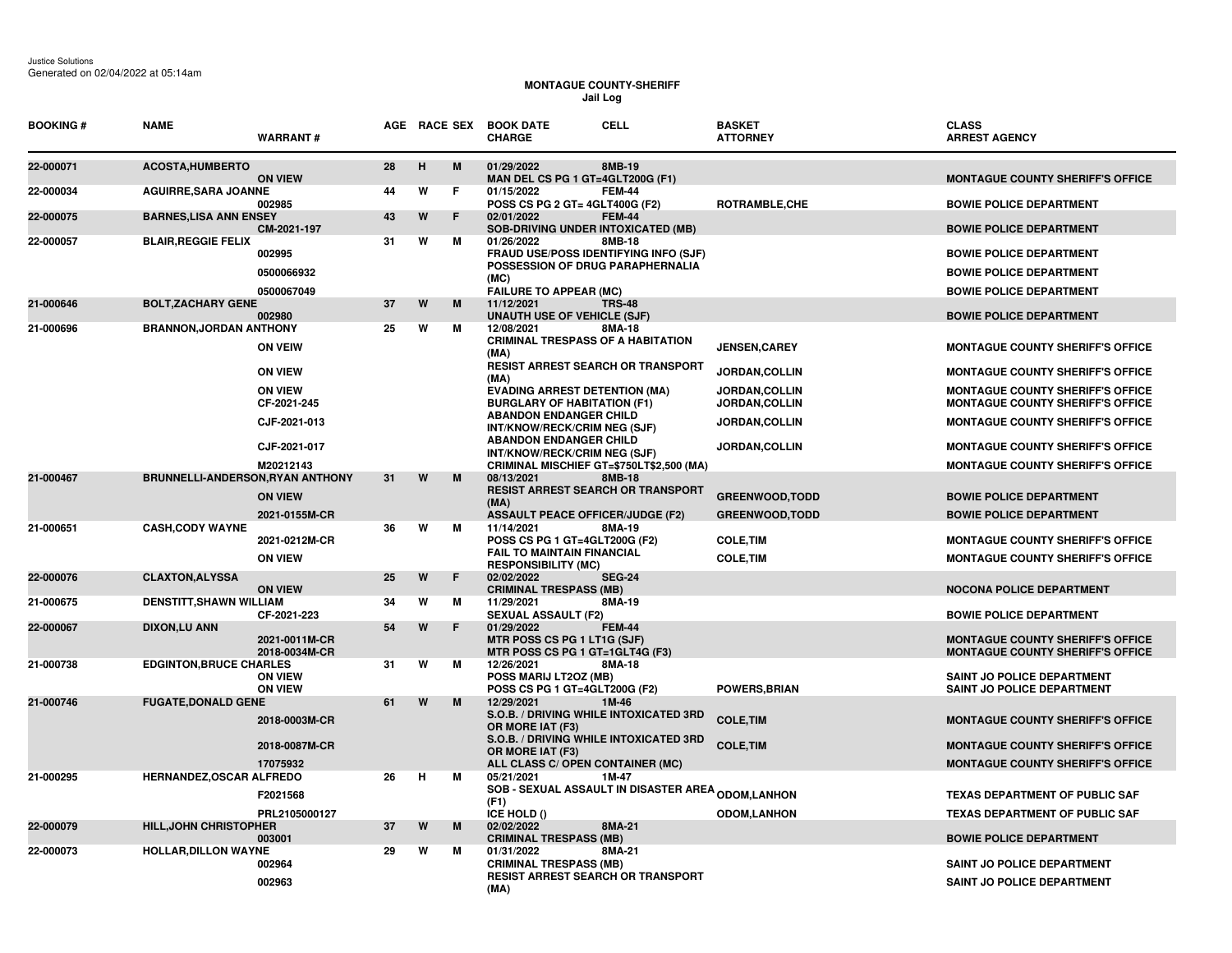|           |                               | 002962                                                                                                  |    |   |    | CRIMINAL MISCHIEF GT=\$750LT\$2,500 (MA)                                                                                                                                                                                                                |                                                                                         | <b>SAINT JO POLICE DEPARTMENT</b>                                                                                                                                                                                                                              |
|-----------|-------------------------------|---------------------------------------------------------------------------------------------------------|----|---|----|---------------------------------------------------------------------------------------------------------------------------------------------------------------------------------------------------------------------------------------------------------|-----------------------------------------------------------------------------------------|----------------------------------------------------------------------------------------------------------------------------------------------------------------------------------------------------------------------------------------------------------------|
| 21-000679 | <b>HOWARD, MARCY LYNN</b>     | F1530580L<br>CF-2021-241<br>CM-2021-263                                                                 | 47 | W | F  | 11/30/2021<br><b>FEM-43</b><br>SOB - MAN DEL CS PG 1 GT=4GLT200G (F1)<br>POSS CS PG 1 LT1G (SJF)<br>POSS MARIJ LT2OZ (MB)                                                                                                                               |                                                                                         | <b>MONTAGUE COUNTY SHERIFF'S OFFICE</b><br><b>MONTAGUE COUNTY SHERIFF'S OFFICE</b><br><b>MONTAGUE COUNTY SHERIFF'S OFFICE</b>                                                                                                                                  |
| 21-000701 | HULEN, REBECCA DANIELLE       | 2021-0123M-CR                                                                                           | 31 | W | F  | 12/09/2021<br><b>FEM-43</b><br>MAN DEL CS PG 1 GT=4GLT200G (F1)                                                                                                                                                                                         |                                                                                         | <b>MONTAGUE COUNTY SHERIFF'S OFFICE</b>                                                                                                                                                                                                                        |
| 22-000056 | <b>LEMONS, DANIEL DEWAYNE</b> |                                                                                                         | 36 | W | M  | <b>SEG-25</b><br>01/25/2022<br>UNLAWFUL POSSESSION FIREAM BY FELON                                                                                                                                                                                      |                                                                                         |                                                                                                                                                                                                                                                                |
|           |                               | CF-2022-123                                                                                             |    |   |    | (F3)                                                                                                                                                                                                                                                    |                                                                                         | <b>MONTAGUE COUNTY SHERIFF'S OFFICE</b>                                                                                                                                                                                                                        |
|           |                               | CF-2022-125<br>CF-2022-124<br><b>ON VIEW</b><br>CF-2022-133                                             |    |   |    | POSS CS PG 1 LT1G (SJF)<br>THEFT PROP GT=\$2,500LT\$30K (SJF)<br><b>POSS DANGEROUS DRUG (MA)</b><br>THEFT PROP GT=\$2,500LT\$30K (SJF)                                                                                                                  |                                                                                         | <b>MONTAGUE COUNTY SHERIFF'S OFFICE</b><br><b>MONTAGUE COUNTY SHERIFF'S OFFICE</b><br><b>MONTAGUE COUNTY SHERIFF'S OFFICE</b><br><b>MONTAGUE COUNTY SHERIFF'S OFFICE</b>                                                                                       |
| 21-000747 | <b>MCGEE, KEVIN SCOTT</b>     | <b>ON VIEW</b>                                                                                          | 50 | W | М  | 12/30/2021<br>8MB-21<br>AGG ASSAULT DATE/FAMILY/HOUSE                                                                                                                                                                                                   |                                                                                         | <b>BOWIE POLICE DEPARTMENT</b>                                                                                                                                                                                                                                 |
| 21-000744 | <b>MONEY, WESLEY FRANKLIN</b> |                                                                                                         | 25 | W | M  | W/WEAPON (F1)<br>12/29/2021<br>8MB-21                                                                                                                                                                                                                   |                                                                                         |                                                                                                                                                                                                                                                                |
|           |                               | <b>ON VIEW</b>                                                                                          |    |   |    | <b>EVADING ARREST DETENTION (MA)</b>                                                                                                                                                                                                                    |                                                                                         | <b>BOWIE POLICE DEPARTMENT</b>                                                                                                                                                                                                                                 |
|           |                               | <b>ON VIEW</b>                                                                                          |    |   |    | POSS STOLEN PROP(THEFT PROP<br>\$100-\$750) (MB)                                                                                                                                                                                                        |                                                                                         | <b>BOWIE POLICE DEPARTMENT</b>                                                                                                                                                                                                                                 |
|           |                               | <b>ON VIEW</b>                                                                                          |    |   |    | <b>FRAUD USE/POSS IDENTIFYING INFO #</b><br>ITEMS 5LT10 (F3)                                                                                                                                                                                            | JORDAN, COLLIN                                                                          | <b>BOWIE POLICE DEPARTMENT</b>                                                                                                                                                                                                                                 |
|           |                               | <b>ON VIEW</b>                                                                                          |    |   |    | <b>POSS DANGEROUS DRUG (MA)</b>                                                                                                                                                                                                                         | JORDAN, COLLIN                                                                          | <b>BOWIE POLICE DEPARTMENT</b>                                                                                                                                                                                                                                 |
| 22-000011 | <b>NAIL, AARON EUGENE JR</b>  | 2021-0142M-CR                                                                                           | 37 | W | м  | CAPIAS/MTP-POSS CS PG 1 LT1G (SJF)<br>01/06/2022<br>8MA-19                                                                                                                                                                                              | <b>JORDAN,COLLIN</b>                                                                    | <b>BOWIE POLICE DEPARTMENT</b>                                                                                                                                                                                                                                 |
|           |                               | <b>ON VIEW</b>                                                                                          |    |   |    | POSS CS PG 1 GT=1GLT4G (F3)<br>01/12/2022                                                                                                                                                                                                               | <b>POWERS, BRIAN</b>                                                                    | <b>BOWIE POLICE DEPARTMENT</b>                                                                                                                                                                                                                                 |
| 22-000022 | <b>NEISS, JERRY ALAN</b>      | F20212625                                                                                               | 35 | W | M  | 8MB-21<br>FAIL TO COMPLY SEX OFF DUTY TO REG<br>LIFE/ANNUAL (F3)                                                                                                                                                                                        | JORDAN, COLLIN                                                                          | <b>MONTAGUE COUNTY SHERIFF'S OFFICE</b>                                                                                                                                                                                                                        |
| 22-000065 | PADGETT, AMY ELIZABETH        | 2020-0042M-CR<br>2020-0153M-CR<br>2020-0154M-CR<br>2021-0192M-CR                                        | 25 | W | F. | <b>FEM-43</b><br>01/29/2022<br><b>MTR - BURGLARY OF HABITATION (F2)</b><br>MTR - POSS CS PG 1 GT=1GLT4G (F3)<br>MTR - POSS CS PG 1 LT1G (F)<br>MTR - POSS CS PG 1 GT=4GLT200G (F2)                                                                      | <b>COLE, TIM</b><br><b>COLE, TIM</b><br><b>COLE, TIM</b><br><b>COLE, TIM</b>            | SAINT JO POLICE DEPARTMENT<br>SAINT JO POLICE DEPARTMENT<br><b>SAINT JO POLICE DEPARTMENT</b><br>SAINT JO POLICE DEPARTMENT                                                                                                                                    |
| 21-000266 | <b>SANDERS, LANE JOSEPH</b>   |                                                                                                         | 25 | W | M  | 05/07/2021<br>8M-16                                                                                                                                                                                                                                     |                                                                                         |                                                                                                                                                                                                                                                                |
|           |                               | 2020-0133M-CR                                                                                           |    |   |    | MTP - POSS CS PG 1 GT=4GLT200G (F2)<br>MTP - EVADING ARREST DETENTION W/VEH                                                                                                                                                                             | <b>WILLIAMS, ROGER</b>                                                                  | <b>BOWIE POLICE DEPARTMENT</b>                                                                                                                                                                                                                                 |
|           |                               | 2020-0134M-CR                                                                                           |    |   |    | OR WATERCRAFT (SJF)<br><b>RESIST ARREST SEARCH OR TRANSPORT</b>                                                                                                                                                                                         | Williams, Roger                                                                         | <b>BOWIE POLICE DEPARTMENT</b>                                                                                                                                                                                                                                 |
|           |                               | <b>ON VIEW</b>                                                                                          |    |   |    | (MA)                                                                                                                                                                                                                                                    | Williams, Roger                                                                         | <b>BOWIE POLICE DEPARTMENT</b>                                                                                                                                                                                                                                 |
| 21-000709 | SMITH, CACIA ALEXANDRIA       | CJF-2021-014                                                                                            | 27 | W | F  | 12/14/2021<br><b>FEM-44</b><br><b>ABANDON ENDANGER CHILD</b><br>INT/KNOW/RECK/CRIM NEG (SJF)                                                                                                                                                            | <b>MARSH,LEE ANN</b>                                                                    | <b>MONTAGUE COUNTY SHERIFF'S OFFICE</b>                                                                                                                                                                                                                        |
|           |                               | CJF-2021-016                                                                                            |    |   |    | <b>ABANDON ENDANGER CHILD</b>                                                                                                                                                                                                                           | <b>MARSH,LEE ANN</b>                                                                    | <b>MONTAGUE COUNTY SHERIFF'S OFFICE</b>                                                                                                                                                                                                                        |
| 21-000668 | <b>SMITH, COBY WAYNE</b>      |                                                                                                         | 33 | W | M  | INT/KNOW/RECK/CRIM NEG (SJF)<br>11/25/2021<br>8MA-18                                                                                                                                                                                                    |                                                                                         |                                                                                                                                                                                                                                                                |
|           |                               | 2021-0004 M-CR                                                                                          |    |   |    | <b>MOTION TO REVOKE TAMP FAB PHYS</b><br><b>EVIDENCE W/ INT IMPAIR (F3)</b>                                                                                                                                                                             | <b>ALLEN, LAUREN</b>                                                                    | <b>MONTAGUE COUNTY SHERIFF'S OFFICE</b>                                                                                                                                                                                                                        |
|           |                               | CR22015-3                                                                                               |    |   |    | PROBATION VIOLATION ASSAULT FAM/MEM<br><b>IMPEED BREATH (SJF)</b>                                                                                                                                                                                       |                                                                                         | <b>MONTAGUE COUNTY SHERIFF'S OFFICE</b>                                                                                                                                                                                                                        |
|           |                               | CR-80381-3                                                                                              |    |   |    | PROBATION VIOLATION POSS CS PG 3 LT<br>28G (SJF)                                                                                                                                                                                                        |                                                                                         | <b>MONTAGUE COUNTY SHERIFF'S OFFICE</b>                                                                                                                                                                                                                        |
|           |                               | CR-22019-5                                                                                              |    |   |    | PROBATION VIOLATION CREDIT CARD OR                                                                                                                                                                                                                      |                                                                                         |                                                                                                                                                                                                                                                                |
| 22-000064 | <b>STEWART, BOBBY</b>         |                                                                                                         | 56 | W | М  | <b>DEBIT CARD ABUSE (SJF)</b><br>01/29/2022<br>8MA-18                                                                                                                                                                                                   |                                                                                         |                                                                                                                                                                                                                                                                |
| 22-000026 | <b>STEWART, SILVER SHADOW</b> | 2020-0160M-CR                                                                                           | 25 | W | M  | <b>MTR-POSS CS PG 1 LT1G (SJF)</b><br>01/14/2022<br>8MB-19                                                                                                                                                                                              |                                                                                         | <b>MONTAGUE COUNTY SHERIFF'S OFFICE</b>                                                                                                                                                                                                                        |
|           |                               | <b>ON VIEW</b><br><b>ON VIEW</b><br><b>ON VIEW</b><br><b>ON VIEW</b><br><b>ON VIEW</b><br>2021-0001M-CR |    |   |    | MAN DEL CS PG 2 OR 2-A GT=4GLT400G (F1) JORDAN, COLLIN<br>POSS MARIJ GT4OZLT=5LBS (SJF)<br>THEFT PROP GT=\$2,500LT\$30K (SJF)<br>MAN DEL CS PG 1 GT=1GLT4G (F2)<br><b>IMPERSONATE PUBLIC SERVANT (F3)</b><br><b>MOTION TO PROCEED W/ ADJ GUILT-POSS</b> | <b>JORDAN, COLLIN</b><br><b>JORDAN,COLIN</b><br>JORDAN, COLLIN<br><b>JORDAN, COLLIN</b> | <b>MONTAGUE COUNTY SHERIFF'S OFFICE</b><br><b>MONTAGUE COUNTY SHERIFF'S OFFICE</b><br><b>MONTAGUE COUNTY SHERIFF'S OFFICE</b><br><b>MONTAGUE COUNTY SHERIFF'S OFFICE</b><br><b>MONTAGUE COUNTY SHERIFF'S OFFICE</b><br><b>MONTAGUE COUNTY SHERIFF'S OFFICE</b> |
| 21-000695 | TRICE, DAVID JOEL             |                                                                                                         | 51 | W | м  | CS PG1<1G (SJF)<br>12/07/2021<br>8MB-19                                                                                                                                                                                                                 |                                                                                         |                                                                                                                                                                                                                                                                |
|           |                               | 2019-0113M-CR                                                                                           |    |   |    |                                                                                                                                                                                                                                                         | <b>MARSH,LEE ANN</b>                                                                    | <b>MONTAGUE COUNTY SHERIFF'S OFFICE</b>                                                                                                                                                                                                                        |